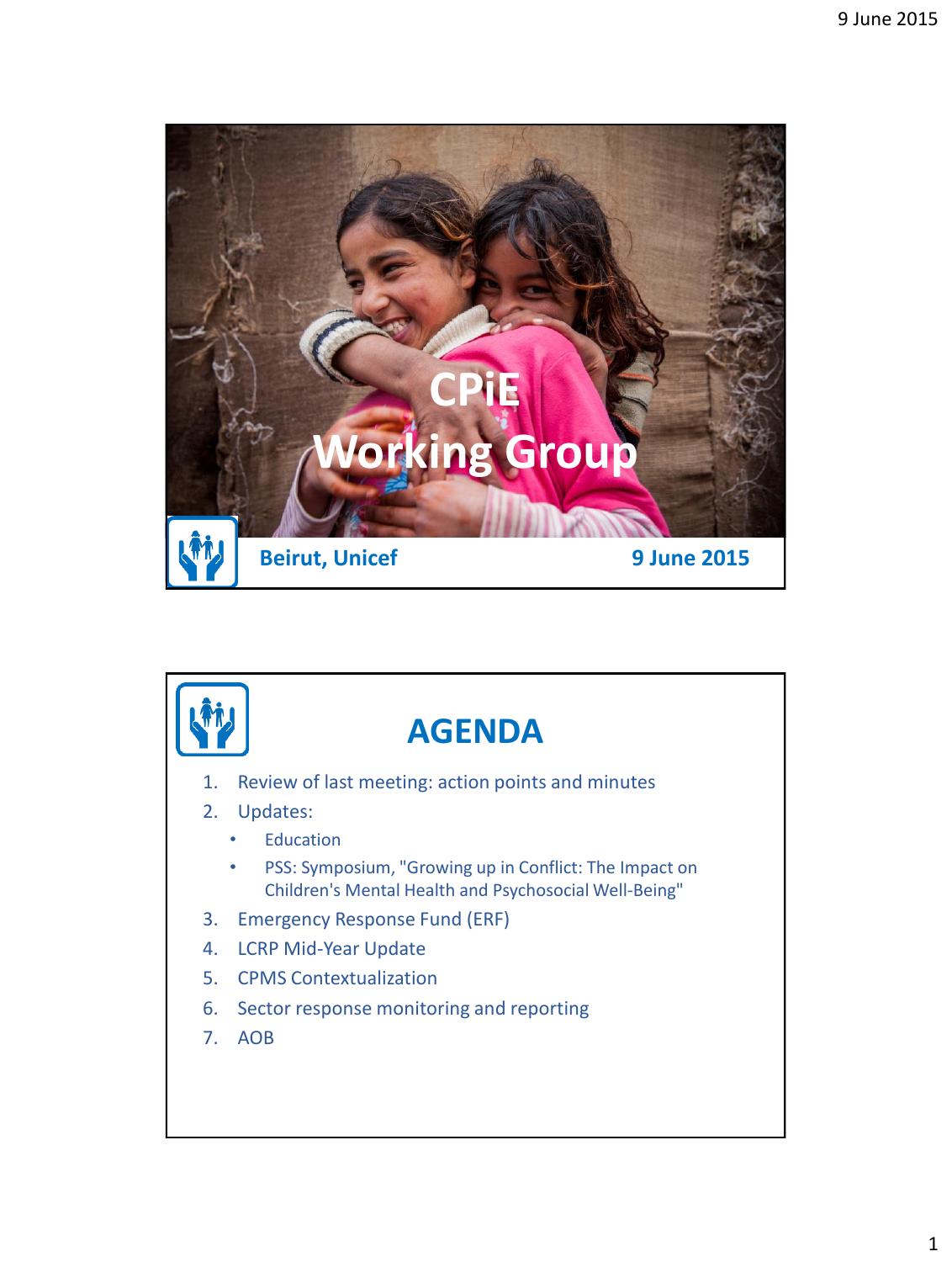|                                | <b>AGENDA</b>                                                                                                   |
|--------------------------------|-----------------------------------------------------------------------------------------------------------------|
| 1.                             | <b>Review of last meeting: action points and minutes</b>                                                        |
|                                | 2. Updates:                                                                                                     |
|                                | Education                                                                                                       |
|                                | PSS: Symposium, "Growing up in Conflict: The Impact on<br>Children's Mental Health and Psychosocial Well-Being" |
| 3.                             | Emergency Response Fund (ERF)                                                                                   |
| 4.                             | <b>LCRP Mid-Year Update</b>                                                                                     |
| 5.                             | <b>CPMS Contextualization</b>                                                                                   |
| 6.                             | Sector response monitoring and reporting                                                                        |
| $7_{\scriptscriptstyle{\sim}}$ | <b>AOB</b>                                                                                                      |
|                                |                                                                                                                 |
|                                |                                                                                                                 |

| <b>Review Action Points</b>                                                                    |
|------------------------------------------------------------------------------------------------|
| <b>Action Point</b>                                                                            |
| Review of last meeting: action points and minutes                                              |
| Members to send final comments on minutes to coordinator by Friday 29 May.                     |
| Continue to follow-up on Action Points from last meeting.                                      |
| <b>Updates</b>                                                                                 |
| Education                                                                                      |
| Coordinator to re-circulate ALP Q&A.                                                           |
| Coordinator to re-circulate hotline and referral form for corporal punishment.                 |
| Members to share raw data or any information on education from child protection assessments.   |
| Alternative care                                                                               |
| SCI to share recommendations with CPIEWG members once finalized.                               |
| <b>Coaching programme</b>                                                                      |
| Coordinator to circulate child labour training dates by email.                                 |
| Feedback: Regional Syria response child protection workshop Amman                              |
| Coordinator to share files from workshop.                                                      |
| 3RP Mid-year progress report                                                                   |
| Coordinator to share outcome document from discussion                                          |
| Coordinator to submit CP submission to inter-agency team and share any follow-ups with sector. |
| <b>CPMS Contextualization</b>                                                                  |
| Update to be provided at the next CPiEWG.                                                      |
| Members have until Friday (29 May) to confirm interest in joining Task Group.                  |
| <b>Sector Response Monitoring and Reporting</b>                                                |
| Members to send their data questions and needs to Sector IM before data day.                   |
|                                                                                                |
|                                                                                                |
|                                                                                                |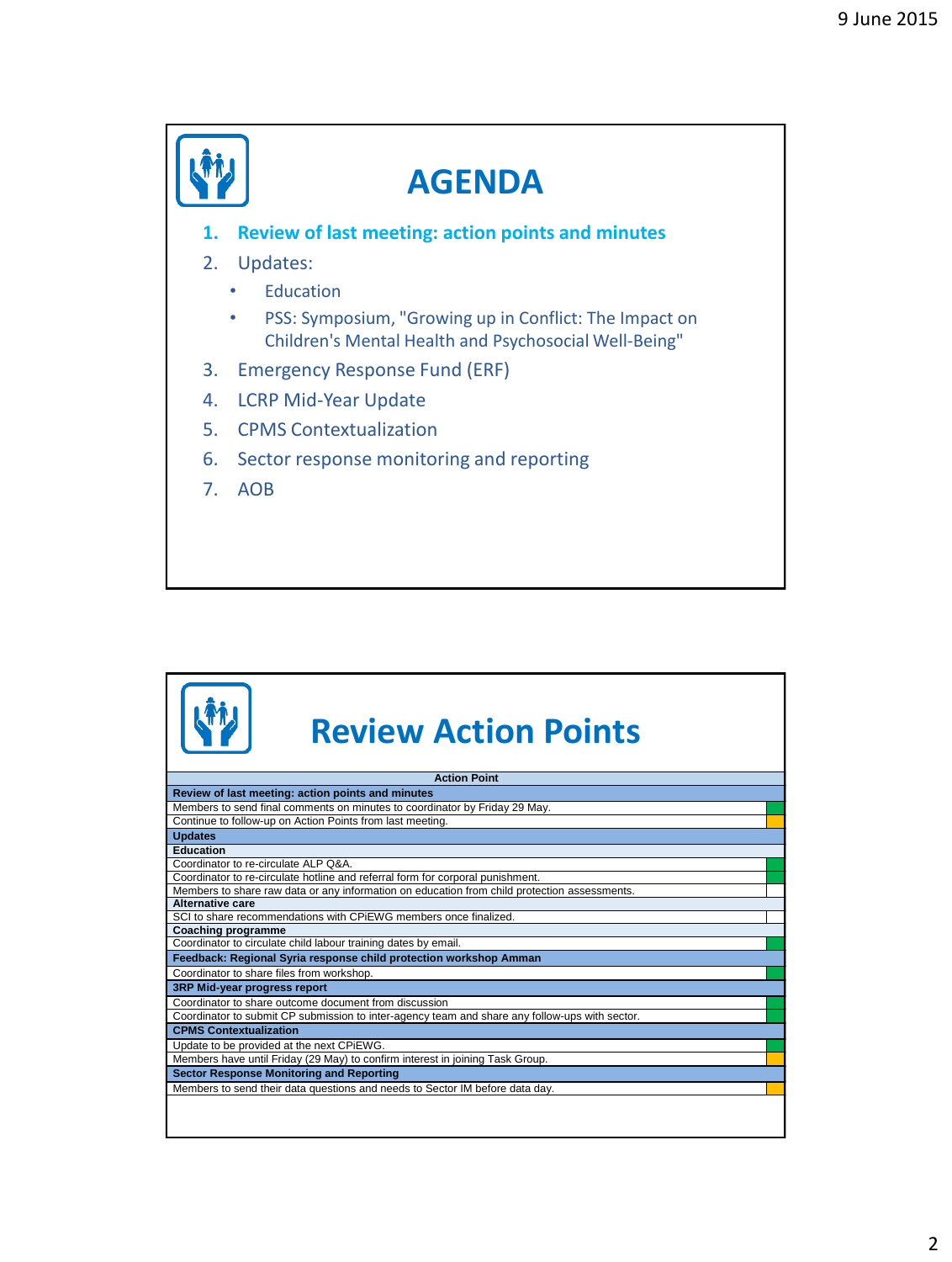![](_page_2_Figure_1.jpeg)

![](_page_2_Picture_2.jpeg)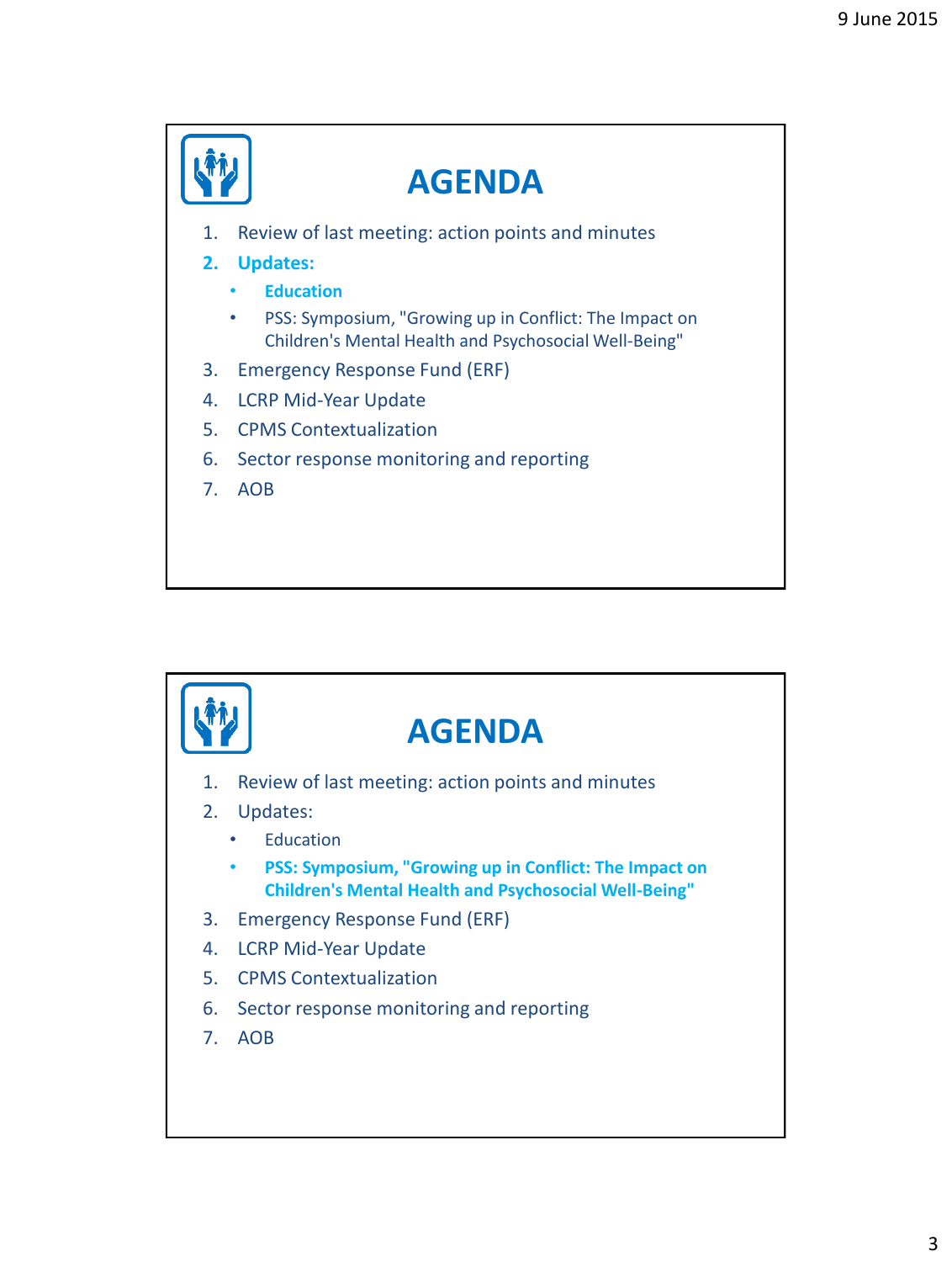![](_page_3_Figure_1.jpeg)

![](_page_3_Figure_2.jpeg)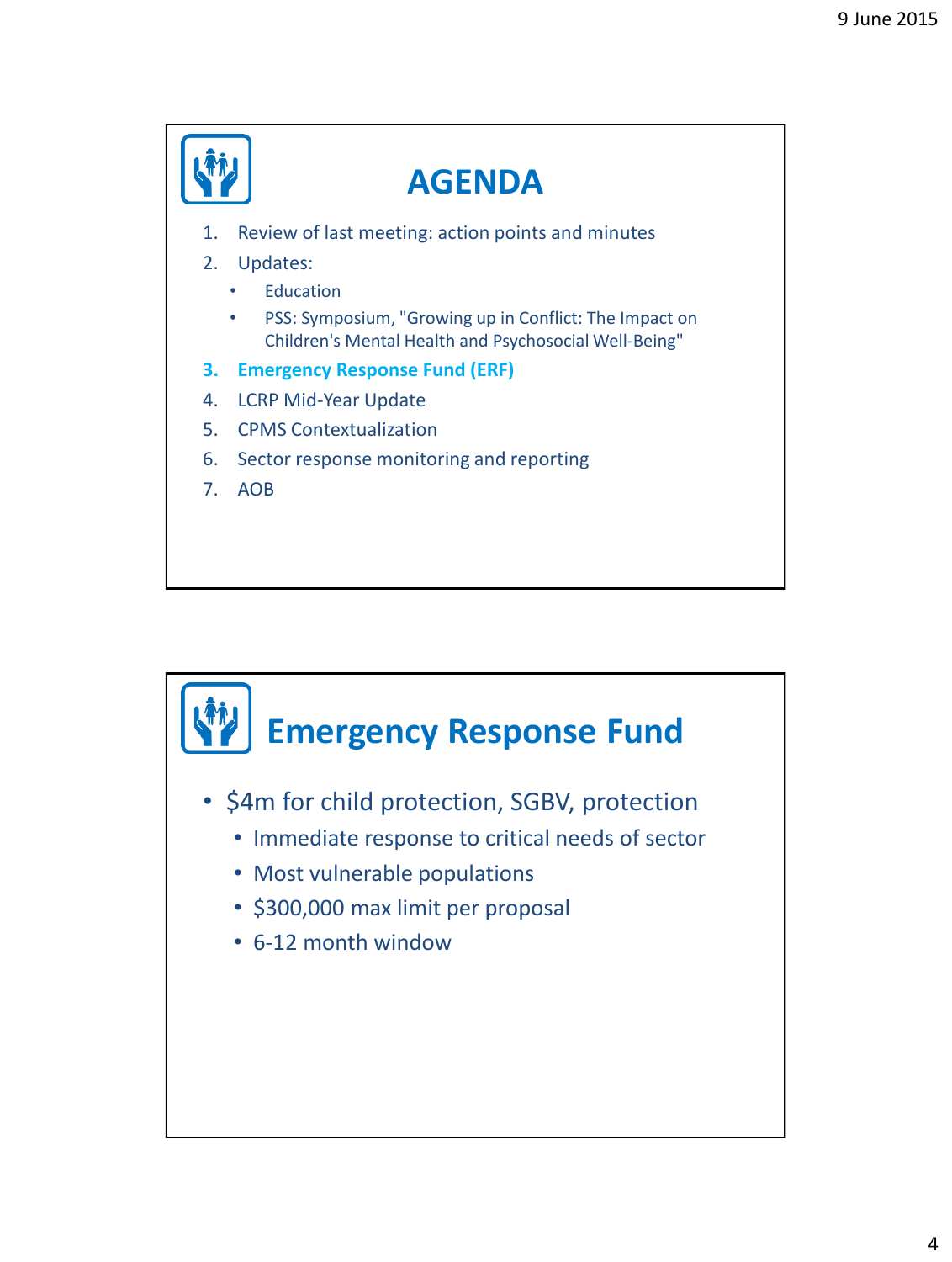![](_page_4_Figure_1.jpeg)

![](_page_4_Picture_2.jpeg)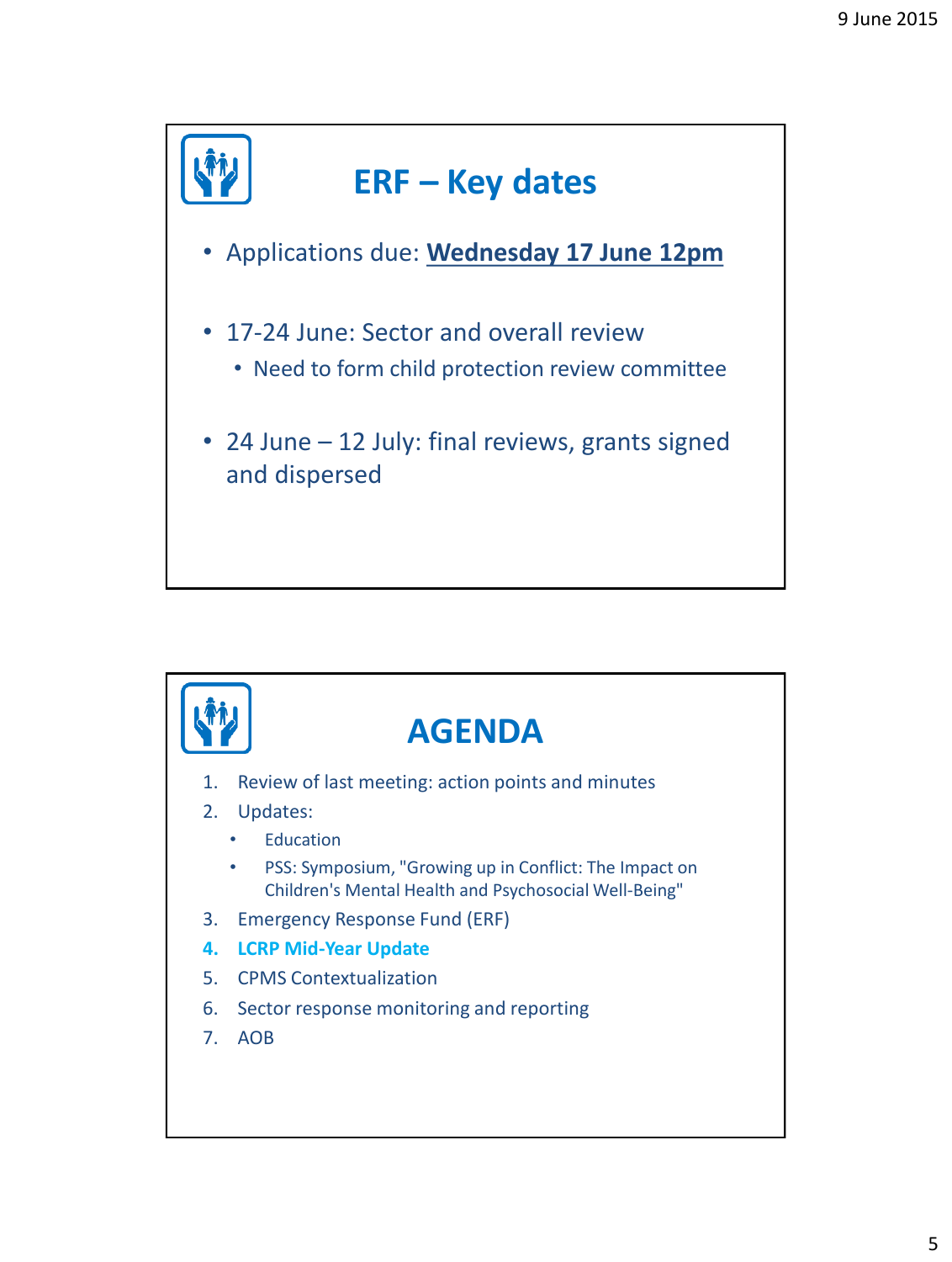![](_page_5_Figure_1.jpeg)

![](_page_5_Picture_2.jpeg)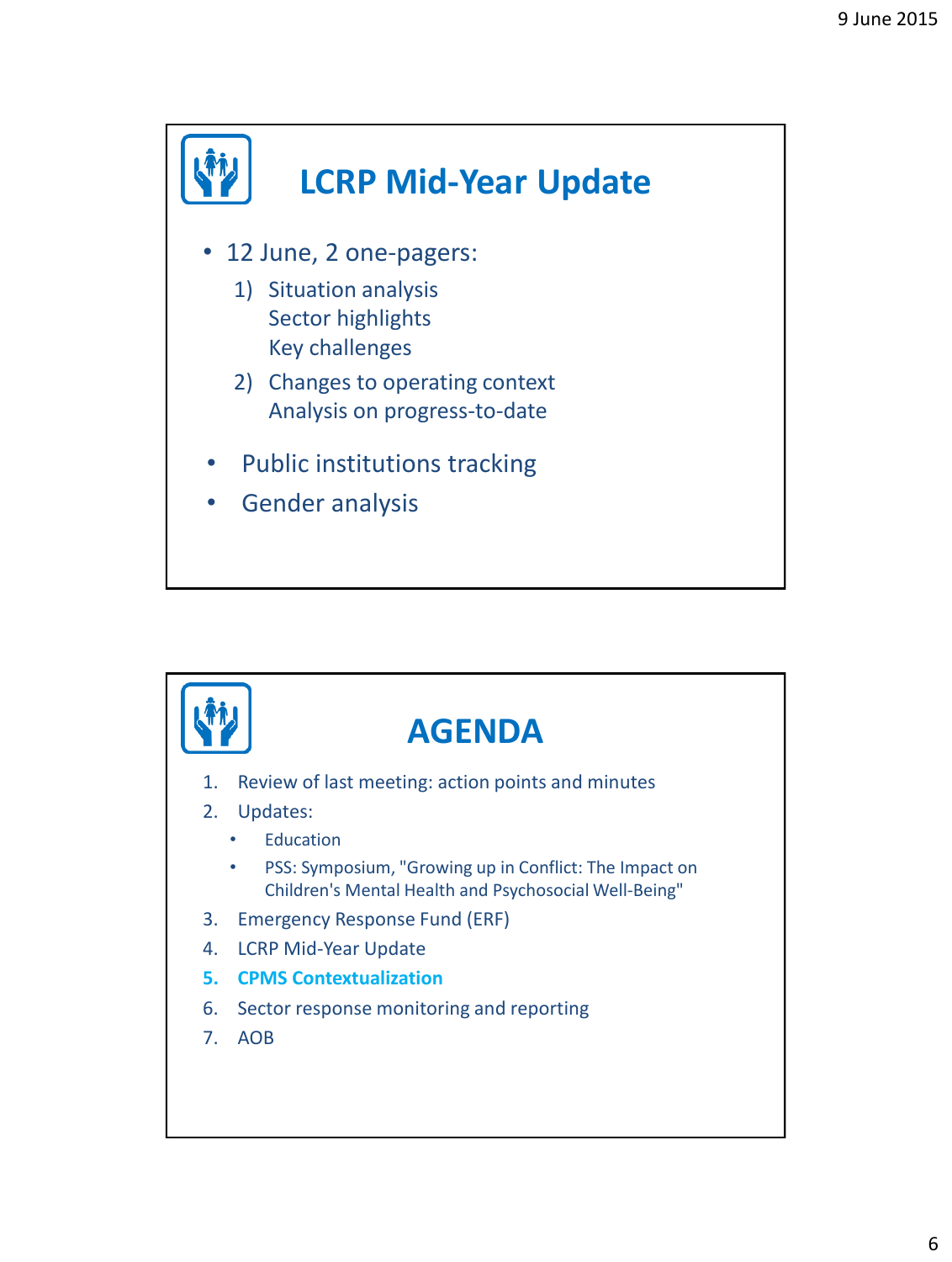![](_page_6_Figure_1.jpeg)

![](_page_6_Figure_2.jpeg)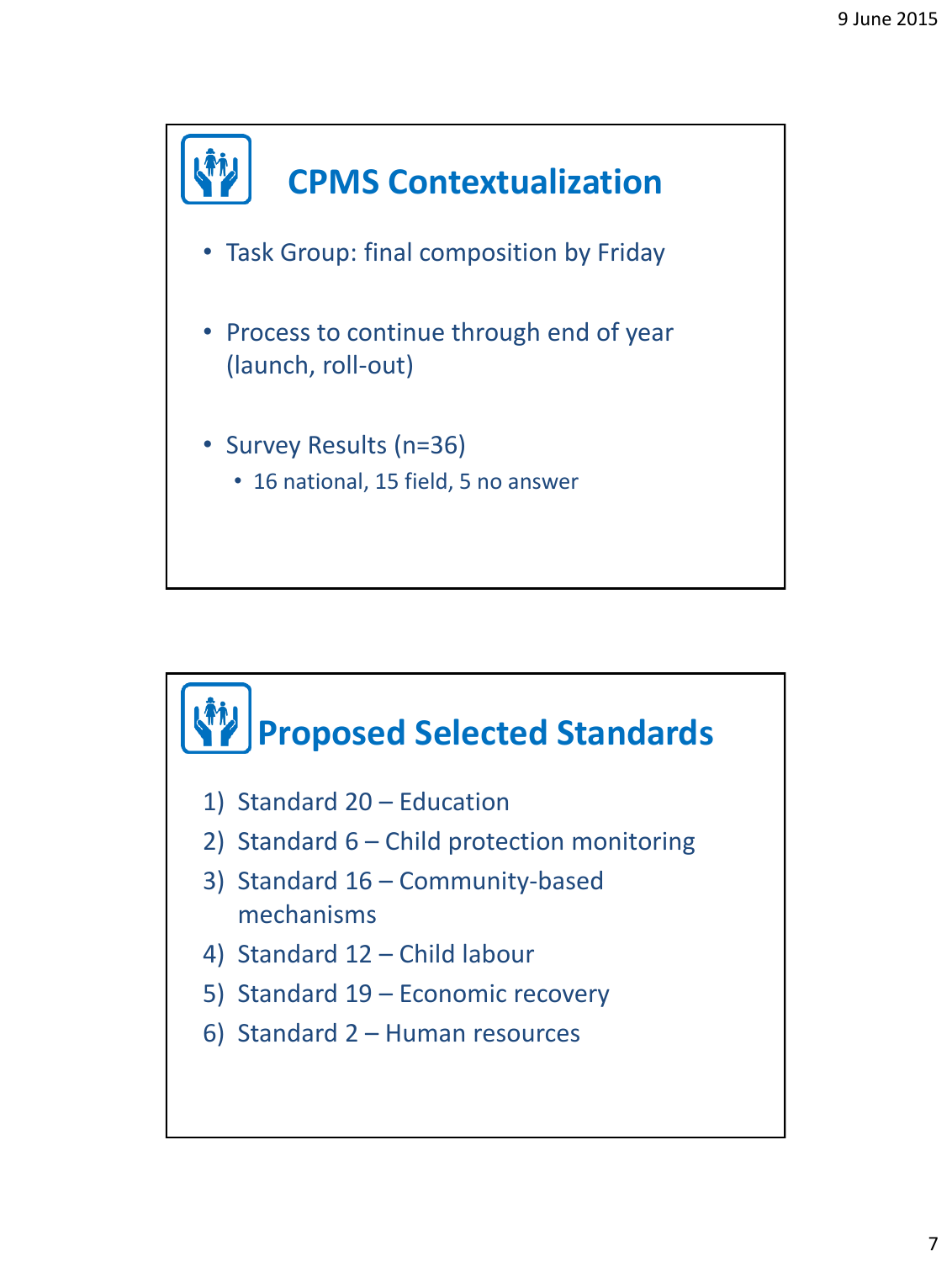![](_page_7_Figure_1.jpeg)

![](_page_7_Figure_2.jpeg)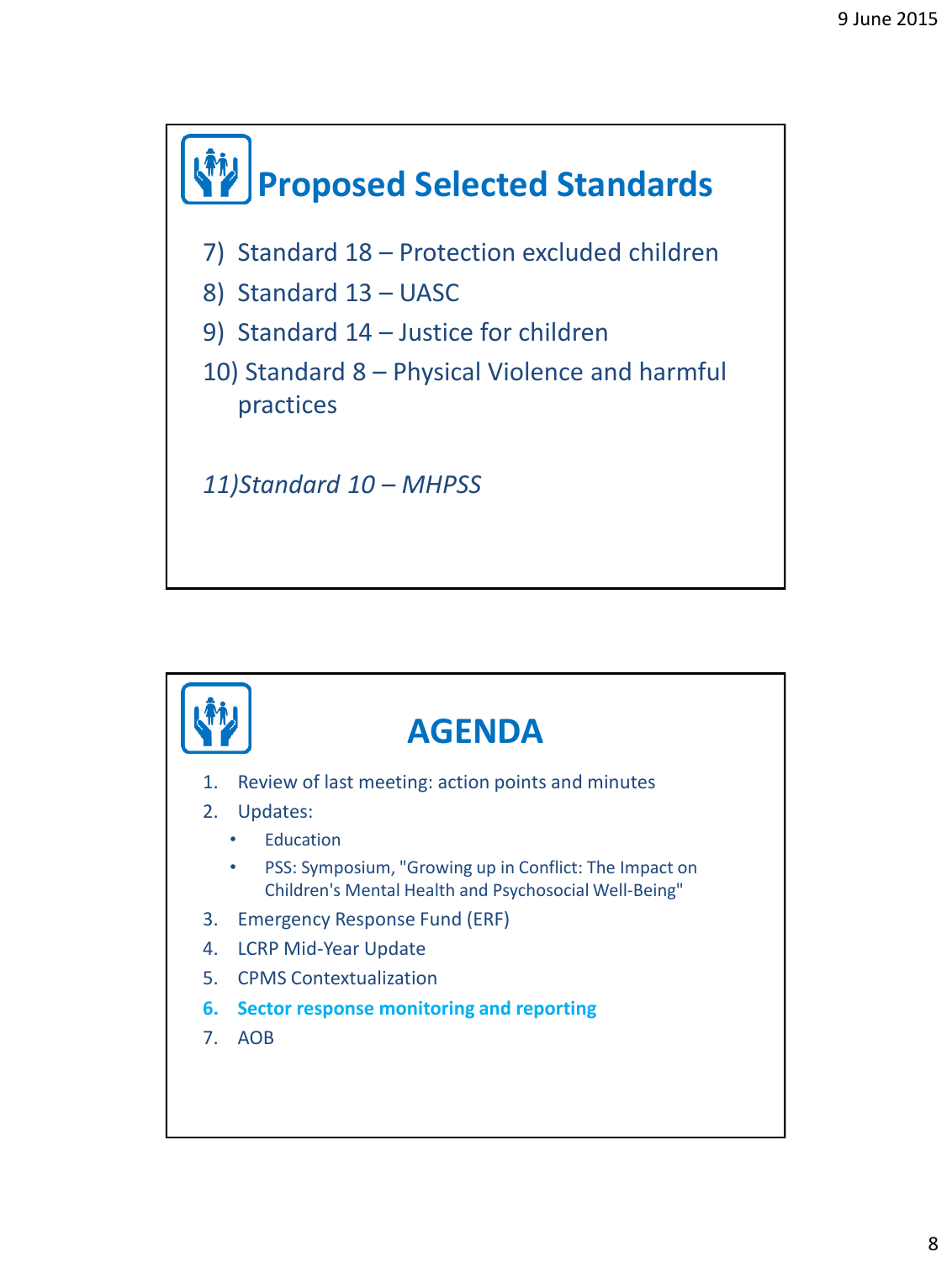## **Reporting Progress to Date**

| CPIE LCRP Dashboard Data                                    | Jan - May |        |        | May   |        |        | <b>Progress against Targets</b> |         |                     |
|-------------------------------------------------------------|-----------|--------|--------|-------|--------|--------|---------------------------------|---------|---------------------|
|                                                             | Male      | Female | Total  | Male  | Female | Total  | <b>Total/Indicator</b>          | Target  | % Target<br>Reached |
| ndicator<br>children in Structured PSS                      | 28,780    | 30.253 |        | 155   | 148    | 303    | 59.033                          |         | 20%                 |
|                                                             |           |        | 59,033 |       |        |        |                                 | 302,001 |                     |
| caregivers in Structured PSS                                | 3,233     | 13,693 | 16,926 | 472   | 2.922  | 3.394  | 16.926                          | 66,495  | 25%                 |
| adolescents benefitting from Life-skills Programming        | 3,786     | 5.487  | 9,273  | 1.185 | 2.147  | 3.332  | 9.273                           | 58,956  | 16%                 |
| t of children provided with quality information             | 41.357    | 42,481 | 83.838 | 8.653 | 9.169  | 17.822 | 83.838                          | 400.900 | 21%                 |
| of caregivers provided with quality information             | 14,598    | 30,197 | 44,795 | 1.990 | 6,144  | 8,134  | 44.795                          | 170,272 | 26%                 |
| communitiy members mobilized to promote CP & PSS - children | 420       | 587    | 1.007  | 17    | 28     | 45     |                                 |         |                     |
| communitiy members mobilized to promote CP & PSS - adults   | 719       | 1,586  | 2,305  | 397   | 450    | 847    | 3,312                           | 9.454   | 35%                 |
| children provided with specialized services                 | 679       | 748    | 1,427  | 191   | 161    | 352    | 1,427                           | 2,436   | 59%                 |
| children assisted through case management                   | 1,157     | 671    | 1,828  | 251   | 153    | 404    | 1.828                           | 9,972   | 18%                 |
|                                                             |           |        |        |       |        |        |                                 |         |                     |
|                                                             | CP        | Non-CP | Total  | CP    | Non-CP | Total  | <b>Total/Indicator</b>          | Target  | % Target<br>Reached |
| actors trained on CP Standards - CP Actors                  | 695       |        | 695    | 126   |        | 126    | 695                             | 1.989   | 35%                 |
| actors trained on CP Standards - Non-CP Actors              |           | 314    | 314    |       | 84     | 84     | 314                             | 3,792   | 8%                  |
|                                                             |           |        |        |       |        |        |                                 |         |                     |

## **File sharing and editing options: Child Protection Sector**

|                       | What is it?                                                                                    | How the group could use<br>it?                                                                                          | Pros                                                                                              | Cons                                                                                                      |
|-----------------------|------------------------------------------------------------------------------------------------|-------------------------------------------------------------------------------------------------------------------------|---------------------------------------------------------------------------------------------------|-----------------------------------------------------------------------------------------------------------|
| <b>Facebook</b>       | Social media site for sharing<br>information/pictures/location<br>Documents can also be shared | Private Page - group admin<br>required, IM/backup                                                                       | No cost<br>Many people can use and<br>understand it<br>Informal for comments and<br>communication | Most recent documents at the<br>top, cannot categorize<br>Social site so may not want to<br>mix with work |
| <b>Dropbox</b>        | File sharing service                                                                           | Dropbox account to share<br>working and final<br>documents<br>Would require training,<br>development of honor<br>system | Many people use and<br>understand it<br>Can categorize documents                                  | Nominal cost, \$99 annually to<br>have reasonable storage spac<br>Sharing only, can't communic            |
| Google<br><b>Docs</b> | File sharing and editing service                                                               | To share, edit and<br>comment on documents as<br>a group                                                                | Easy to access<br>No cost                                                                         | All would need a gmail or god<br>account to edit documents                                                |
| <b>Skype</b><br>Group | Used to call and message,<br>suitable for bilateral and groups                                 | To share documents and<br>discuss informally                                                                            | Many people can use and<br>understand<br>More suitable for informal use<br>No cost                | Lots of alerts and topics may<br>be relevant for all                                                      |